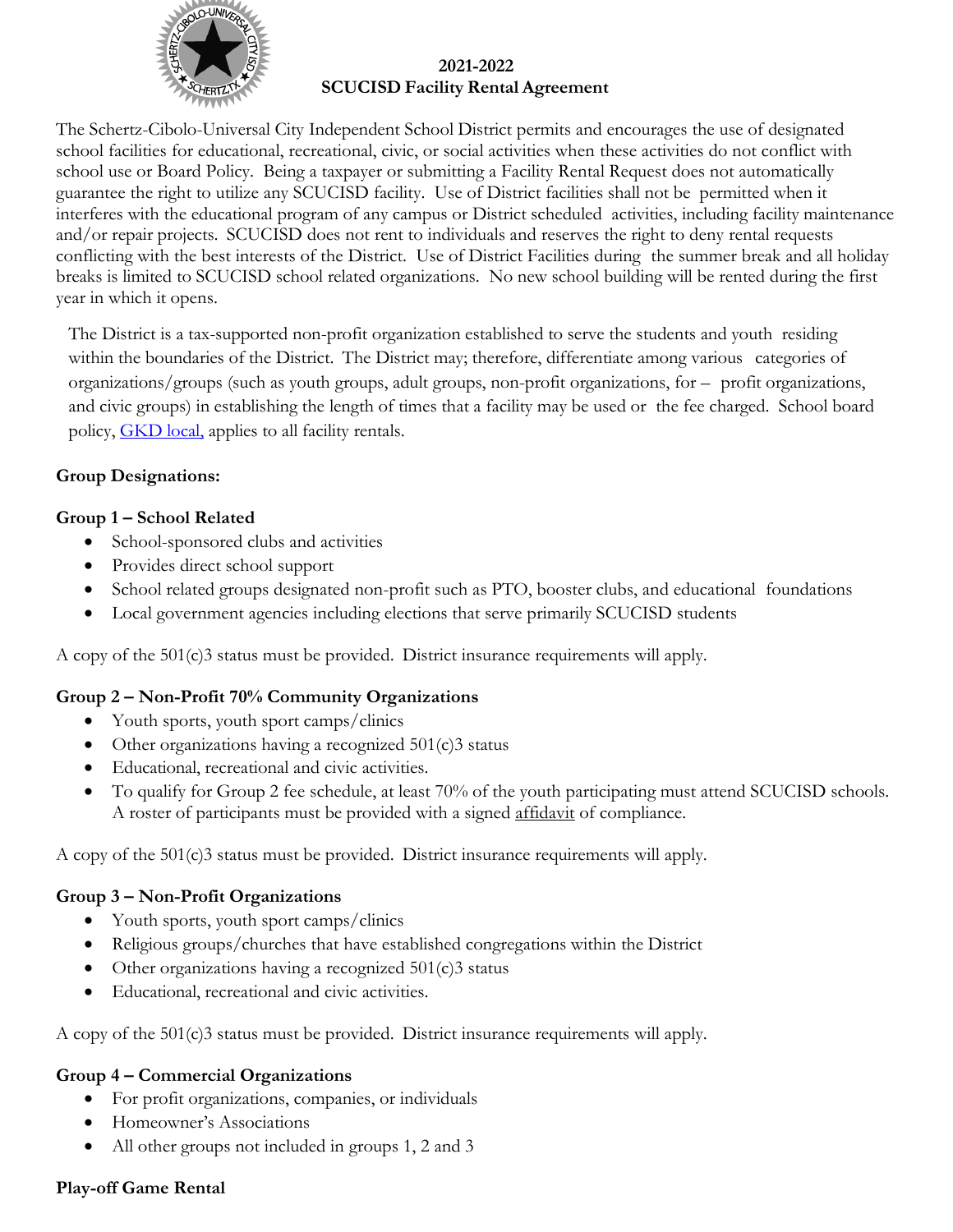- For neutral site play-off games between non-SCUCISD schools
- UIL tournaments
- Addendum to Facilities contract required

# **Long Term Use:**

Organizations will be limited to a one- school year maximum contract for school use. If the long-term use of a facility cannot be maintained through school district resources, the district may decline to rent the facility. If school district needs arise that require the long term rented facility, the rental may be cancelled.

#### **Insurance:**

The organization requesting the use of a district facility must furnish evidence of insurance coverage for the event(s). Required documentation includes 3 documents:

- 1) Copy of the Certificate of insurance that includes:
	- a) \$1,000,000 each for General Aggregate, Per Occurrence, Products/Completed Operations Aggregate, Personal/Advertising Injury Liability
	- b) \$100,000 for Fire Damage and \$5,000 for Medical Payments
	- c) Workers Comp at \$500,000 each for Injury by Accident, Disease/Policy Limit and Disease/Claim
- 2) Copy of the Endorsement to name SCUCISD as an additional insured (separate document)
- 3) Copy of the Endorsement to waiver subrogation against SCUCISD and provide 30 days written notice of cancellation or non-renewal (separate document)

### **Fees:**

Rental fees are established to recover district costs of the physical operation of the facility. Rental Fees are due 5 business days prior to the event. For long term rentals, organizations will be billed monthly.

Utilities: Utility fees are based upon the type of facility requested and are included in the rental fee. Some facilities may be rented at the unoccupied HVAC district set points. Please review the Rental Fee Schedule.

Custodial: There will be no custodial fees during regular operational hours. These hours are from the end of the school day until 8:30 p.m. on days when students are present. Organizations requesting the use of facilities beyond these hours will be required to hire custodial services to be provided by the district. Custodial fees are set at \$30 per hour (4 hour min). The District reserves the right to determine the number of custodians needed based on group size and event type.

Weekend Facility Coordinator: Long term weekend rentals (such as every Saturday or Sunday) require a facility coordinator. Rate is \$30 per hour.

Administrator: Administrator fees are set at \$40 per hour. The District reserves the right to determine the number of administrators or facilitators needed based upon group size and event type. Administrator responsibilities include being a responsible steward of district assets and ensuring renters obey all district regulations, policies and procedures located within the rental agreement.

Technical Personnel: Special campus personnel may be required to access school district equipment, for example auditorium lighting. Rate is \$40 per hour.

Security: Security fees are \$40 per hour and require a 4-hour minimum. The District reserves the right to determine the need for and the number of security officers required based upon group size and event type. Athletic events of 100 or more attendees are required to have security. Custodians and Administrators will not be considered security.

Application Processing Fee: Each organization that rents a district facility will be charged \$35 annually for application processing.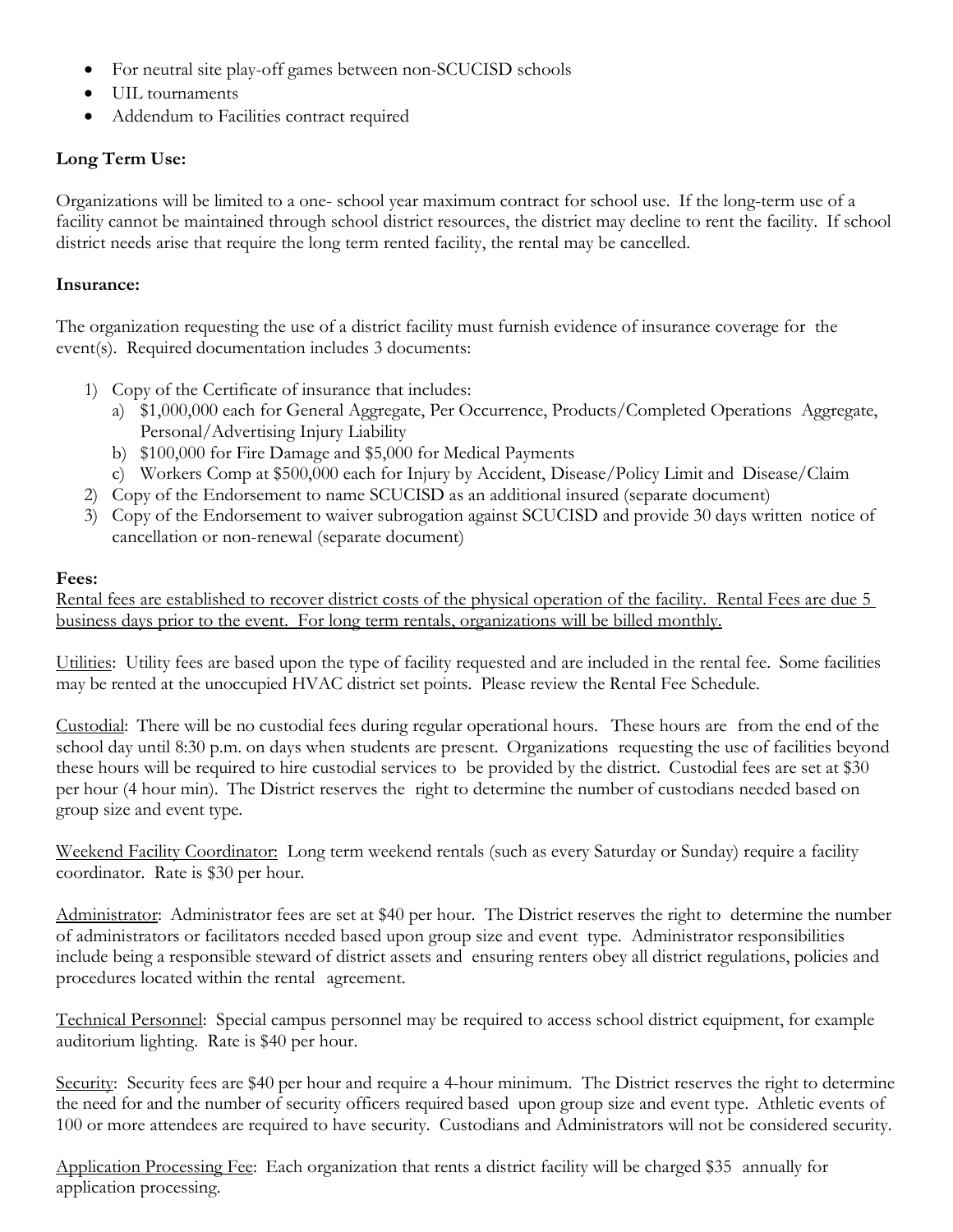| Campus:         |  |
|-----------------|--|
| Facility/Space: |  |

 $Date(s)$  of event: **Facility/Space: \_\_\_\_\_\_\_\_\_\_\_\_\_\_\_\_\_\_\_\_\_\_ Time(s) of event: \_\_\_\_\_\_\_\_\_\_\_\_\_\_\_\_\_\_\_\_\_\_\_\_\_**

### **Facilities:**

Open areas: Areas that are open to the public are not rented. [\(Administrative Regulation](http://www.scuc.txed.net/Excellence.cfm?subpage=31806) GKD)

Tennis Courts: Our tennis courts are open to the public on a first come first serve basis. They are not available for group use or rental.

High School Auditorium: Rental includes the auditorium and adjacent restroom facilities. If access to the sound and lighting system is required, a technical assistant must be included in the rental. We only allow our fine arts sponsors to operate the sound and lighting systems. Rental includes HVAC at district occupied set points.

High School Cafeteria: Rental includes the cafeteria and the adjacent restroom facilities. We do not rent our kitchen facilities. Rental includes HVAC at district occupied set points.

High School Gym: Our high school gyms are very busy. Because of this, we do not rent our high school gyms.

High School Stadium: Our high school stadiums are not rented except for school district neutral site play-off games

High School Baseball/Softball Field: Our baseball and softball fields are our competition fields and require a significant amount of maintenance. As such, these fields are not for rent.

High School Practice Field: These soccer/football fields are located behind the stadium at Byron Steele High School and at the Shelton complex. Rental includes the adjacent restrooms. These fields are only rented for games. Rental does not include lights, scoreboard, special mowing or field lining.

Junior High School Stadium: We do not rent our Junior High School stadiums.

Junior High School Cafetorium: Rental includes cafeteria, stage area, and adjacent restrooms. If access to the sound and lighting system is required, a technical assistant must be included in the rental. We only allow our fine arts sponsors to operate the sound and lighting systems. Rental includes HVAC at district set points.

Junior High School Gym: Rental includes the gym and adjacent restrooms. Rental of the gym does not include locker rooms or concession stands.

Classrooms: Classroom rental includes the classroom and the nearest restroom facility only. Classrooms are rented per the number that are needed. Rental includes HVAC at district occupied set points.

Intermediate/Elementary School Gymnasium: Rental includes the gym and restroom facilities. These gyms may be rented at district occupied or unoccupied set points.

Intermediate/Elementary School Cafetorium: Rental includes the cafeteria, stage area and restroom facilities. We do not allow the use of district audio/visual equipment in these facilities. Rental includes HVAC at district set points.

*Cancellation of an event or activity requires at least 72 hours' notice and rental fees will be refunded with the exception of the processing fee. If applicant fails to provide 72 hours' notice of cancellation, fees will not be refunded.*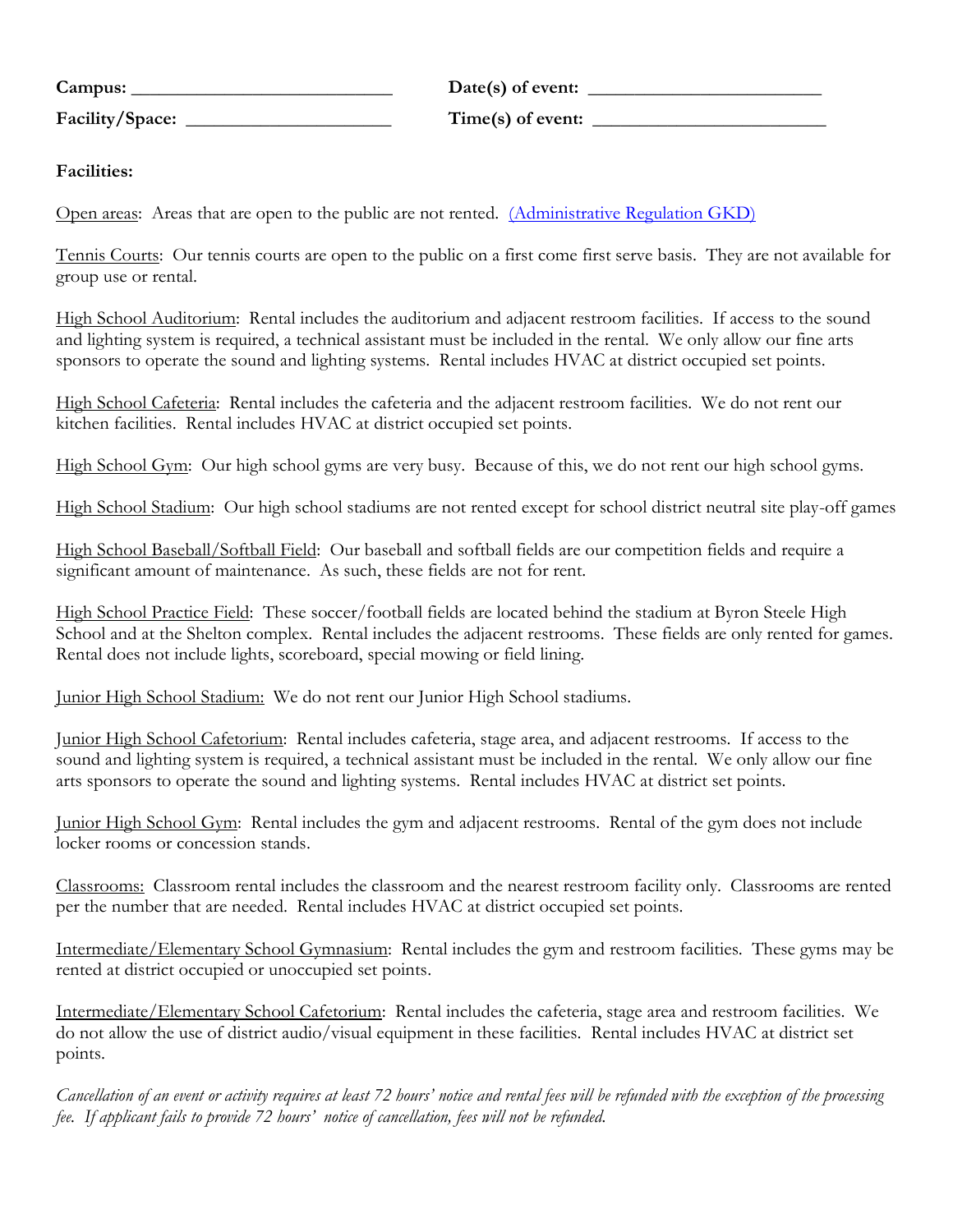# **Schertz-Cibolo-UniversalCity ISD General Rules & Regulations**

- 1. Groups wanting to rent SCUCISD facilities must complete the online Facility Use Application.
- 2. Priority for rental requests will be based upon a category in which the request falls. The priority order will be Group 1, District Partners, Group 2, Group 3 then Group 4.
- 3. The following documentation must be submitted before the request will be processed:
	- a. Facility Use Application packet completed and signed
	- b. Current insurance documents (3 documents Certificate of insurance and 2 endorsements)
	- c. A roster of student participants for any group requesting Group 1 or 2 rates
	- d. A copy of the 501(c)3 status from the Office of the Secretary of State, if requesting non- profit status.
- 4. It is the sole responsibility of the renter to provide these documents. No reminders will be issued.
- 5. Indoor facilities will not be rented during the summer break, on school holidays, or the weekend immediately preceding or following those designated holidays.
- 6. The district reserves the right to cancel events during inclement weather that may result in damaging our facilities.
- 7. Any application for the use of a district facility may be revoked without prior notice where conflicting dates have resulted or where need of the property for public school purposes has subsequently developed. In the case of a schedule conflict, priority will be given to the school function and will suspend this application.
- 8. In the event the district must cancel a rental, we will work with the renter to determine alternate dates for their event or provide a refund of the rental.
- 9. All users of school district facilities shall ensure that:
	- a. Permission to use the facility or any portion thereof shall not be transferred to a third party.
	- b. District facilities are left neat and in orderly condition ready for the next school day.
	- c. All users of the facilities understand that security cameras are in place and can be reviewed if necessary.
	- d. Smoking or the use of tobacco products is not allowed on school property. This includes school buildings and grounds, even when school is not in session. Authorized agents for the organization using school district property are responsible for enforcing this policy.
	- e. No alcoholic beverages, intoxicant or controlled substances in any form may be brought onto school district property. Any person under the influence of alcohol will be denied participation in any activity.
	- f. Under no circumstances will Firearms be allowed on school district property.
	- g. All users of facilities must adhere to all fire codes. No open flames will be permitted on or in school district property.
	- h. Only the designated areas in the application shall be used. No food or drink without prior approval.
	- i. Classroom materials and school equipment will not be permitted for use without prior approval.
	- j. Do not allow anyone into the building who is not part of your activity or event.
	- k. Children must be supervised at all times.
	- l. All areas are to be left in a clean and orderly condition after use. All tables, desks and chairs will not be moved without prior approval.
	- m. The applicant agrees to abide by the hours stipulated in this application and will be expected to have all individuals participating in the activity out of the building at the agreed upon time.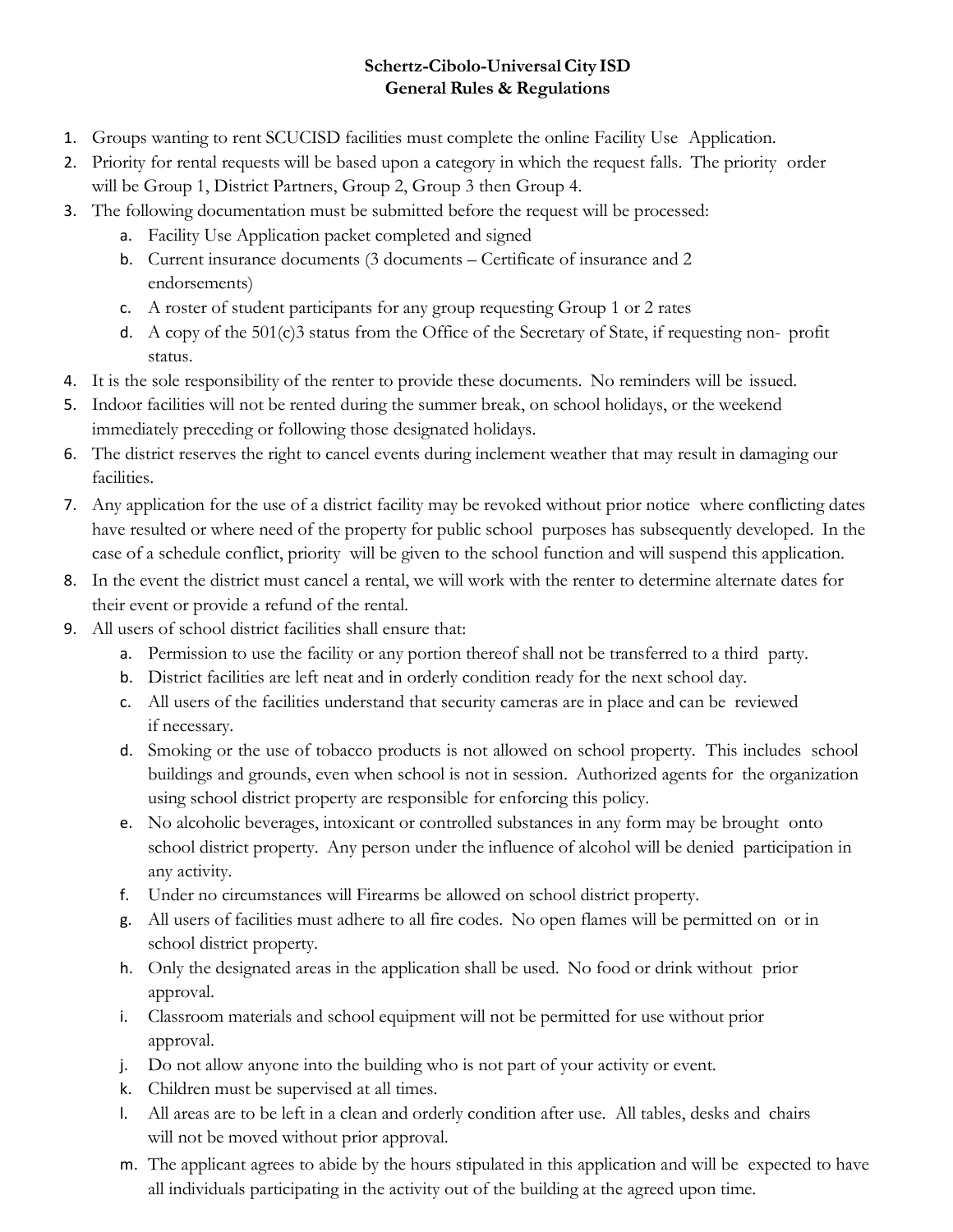- n. No pets will be allowed on district property with the exception of service animals.
- o. The applicant agrees that they will be financially responsible for any damages or losses sustained to the building, furniture, equipment or grounds, accruing the occupancy of use of said facilities. Damages or losses will be reported immediately to the district.
- p. Any changes to this application must be submitted in writing and approved before the event.
- q. Violation of any of the above rules/regulations shall be justification for immediate termination of the event and denial of future use requests.
- r. An invoice will be sent to the email address on this application.

In accordance with the requirements of the Schertz-Cibolo-Universal City ISD policy for facility usage, I hereby waive all rights of subrogation against the Schertz-Cibolo-Universal City ISD, its Board and employees.

I certify that I have been duly authorized by the organization to act on its behalf in making the application for use of facilities. I also certify that I have read the above rules and regulations, condition and terms of this application; and that I, and the organization which I represent, will abide by them and all other rules and regulations which are communicated to us by the SUCCISD Board of Trustees and its authorized agents.

*Signature of Applicant Representative Date Printed Name*

*Address for Billing Telephone Number*

*City State Zip*